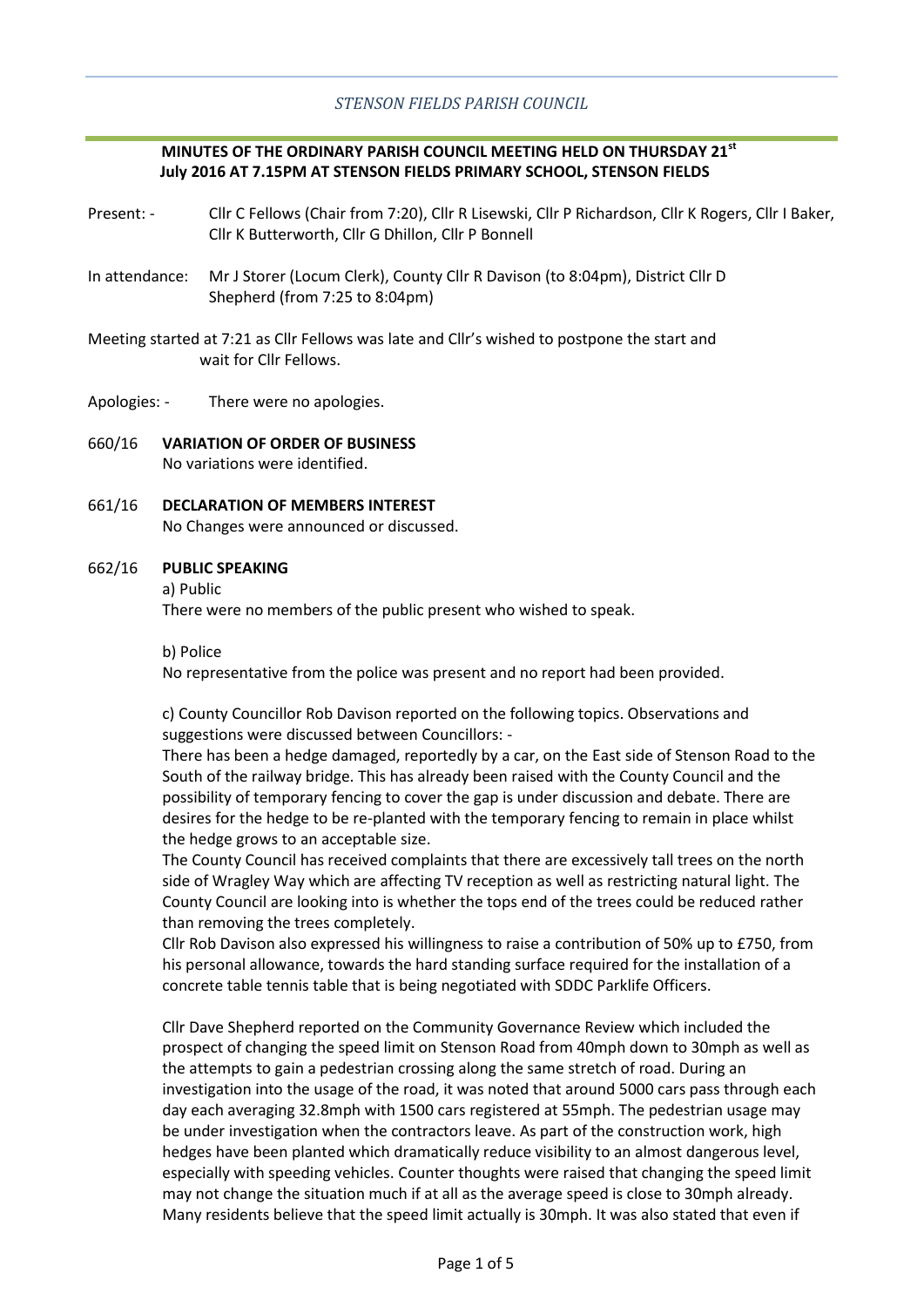there is a reduction in the speed limit, cars will still exceed the limit as they are currently choosing to do so and will continue to do so regardless of a change.

Safer Neighbourhoods have received complaints about parking throughout the area especially with cars parking on pavements. Traffic Wardens have been seen being very active in certain areas although sometimes they have been some inconsistencies.

The continuing grass cutting problems persist although it is noted that all are aware and accept that it is a work in progress. Unfortunately though this is not currently rectifying the situation.

The trees, bushes and hedges on Wragley Way may need to be investigated as the right shrubs need to be in the right place which on Wragley Way, they may not be following some complaints and disruptions.

Some anti-social behavior near Beaufort Road and Eggesford Road revolving around football being played against the substation's wooden doors has created some noise complaints as well as fears of the young children running onto the road and risk colliding with oncoming traffic. There is a fear of public falling which could be addressed with the planting of shrubs, although this has proven implausible due to the power cables present within the substation. In regards to the review of boundary changes and ownership many residents have expressed confusion as to the intentions and wording of the letters and pictures that were distributed. The descriptions used by some residents are that it is legal wording and therefore unclear to the un-legal minded. Therefore it was raised that a clearer and shorter release would be beneficial and aid integration of the new estate into Stenson Fields as well as quelling any concerns as to the changes and intentions.

Cllrs' Davison and Shepherd left at 8:04pm

663/16 **TO APPROVE THE MINUTES OF THE ANNUAL MEETING OF THE PARISH COUNCIL HELD ON 19TH MAY 2016**

The minutes of the meeting held on 19<sup>th</sup> May 2016; as previously circulated were approved and signed by the Chairman.

- 664/16 **TO APPROVE THE MINUTES OF THE ANNUAL PARISH MEETING HELD ON 19TH MAY 2016** The minutes of the meeting held on  $19<sup>th</sup>$  May 2016; as previously circulated were approved and signed by the Chairman.
- 665/16 **TO APPROVE THE MINUTES OF THE ORDINARY PARISH MEETING HELD 16TH JUNE 2016** The minutes of the Parish Council meeting held on 16.06.16; as previously circulated, were approved as a correct record and signed by the Chairman.

#### 666/16 **TO DETERMINE WHICH ITEMS IF ANY TO BE TAKEN WITH THE PUBLIC EXCLUDED** No items were deemed necessary to be taken with the public excluded.

#### 667/16 **CHAIRMAN'S ANNOUNCEMENTS AND REPORTS**

The Chair would like to inform the Cllr's that Willington Power Station site has changed ownership as NPower have sold onto a currently unknown buyer. The current planning permission is for a gas-fired power station but the new owners will have the right to apply for a change of use and as yet have not done so. The Chair wanted to stress that there is no official news yet, just rumours and opinions.

Other matters on the Chairs' report have already been discussed and don't require recovering.

#### 668/16 **CLERK'S REPORT**

The Clerk's report had been previously circulated to all Councillors.

The Clerk is to chase up the tree doctor in regards to the damaged trees on Fox Close playing fields.

The noticeboard decoration put forward by the Clerk with the involvement of the local primary school has been declined due to health and safety restrictions.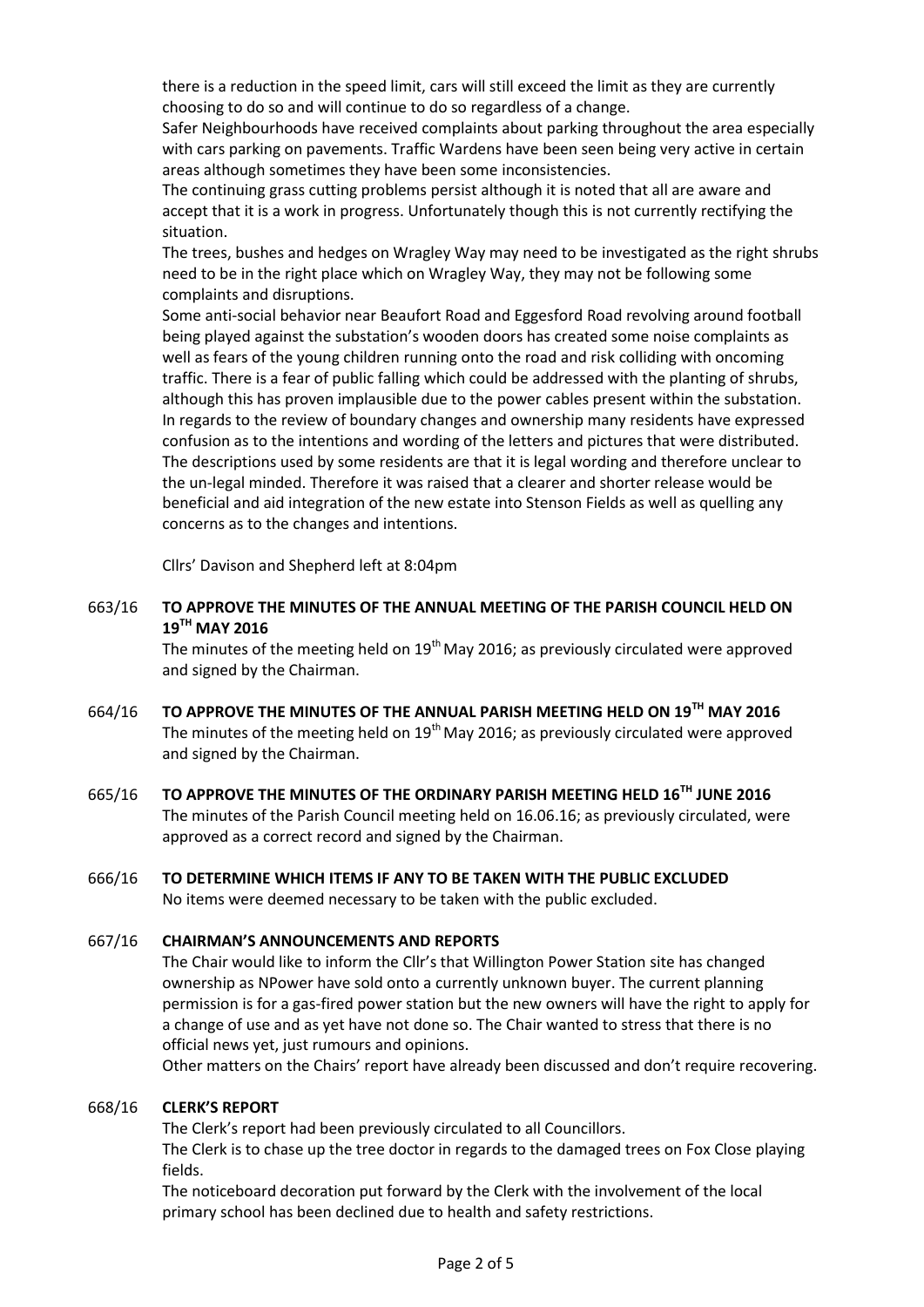The 'Bairstow Eves' advertisement board remains in place although lying flat on the floor. The paving advertisement blocking Glenmore Drive road sign has been removed.

The Clerk is to continue to liaise with Yvonne, the PING IN THE PARK officer, regarding the installation of the concrete table tennis table as well as the hard standing surface. There was a problem raised by the Cllr's which was that in the past, in the location that was highlighted, drainage has been a problem. The area has been known to become boggy and there was a drainage hole installed a few years ago to help the situation. The Parish Council do not have a problem with the location although want to make sure all the information is available and all decisions are informed.

The Clerk is to contact DALC and enquire as to whether document storage can be done electronically as well as physically. Further price checks and comparisons are to take place.

#### 669/16 **CORRESPONDENCE**

- 1. The summer activities spreadsheets have already been circulated and the Cllr's will upload and circulate the relevant Stenson Fields dates.
- 2. The governance review that was previously discussed was agreed that a few concise words should be uploaded onto the website which Cllr Fellows will write and the Clerk will add the map photo.
- 3. It was raised in the meeting about whether the website could contain a hit counter so the council can monitor its use. This is something the Clerk will enquire about.
- 4. The Clerk is to investigate the legal requirements involved in the pension auto enrollment and will report back.

#### 670/16 **FINANCE**

a) Accounts for payment

|      | Cheque No Payee & Description | £      |
|------|-------------------------------|--------|
| 2004 | June 2016 Salaries            | 92.0   |
| 2005 | June 2016 Salaries            | 194.4  |
| 2007 | June 2016 Salaries            | 191.96 |
| 2008 | <b>Clerk Training</b>         | 50.0   |
| 2009 | <b>Clerk Expenses</b>         | 7.65   |
| 2010 | <b>HMRC Reimbursement</b>     | 90.8   |
| 2011 | Chairmans allowance           | 25.69  |
| 2012 | <b>HMRC</b>                   | 71.0   |

b) No changes to risk assessment

c) Actual vs Budget was previously circulated and there were no problems. One question was raised on the wording of a category but was resolved.

d) Proposals to sign up to online banking was agreed and the forms signed for the Clerk to put into motion.

#### 671/16 **PLANNING**

Applications No applications received.

### Decisions

a) No Decisions

B) There has been a fence erected in open space by a property on Wragley Way. The individual has now been asked to apply for planning permission after having made many previous attempts to buy this land outright themselves in the past. It is now currently unclear who actually owns this land as well some other plots within the Parish and an investigation is underway with the SDDC. A map will be circulated to the Cllrs courtesy of Cllr Lisewski. One reported problem with this fencing is that it now encloses at least one manhole cover which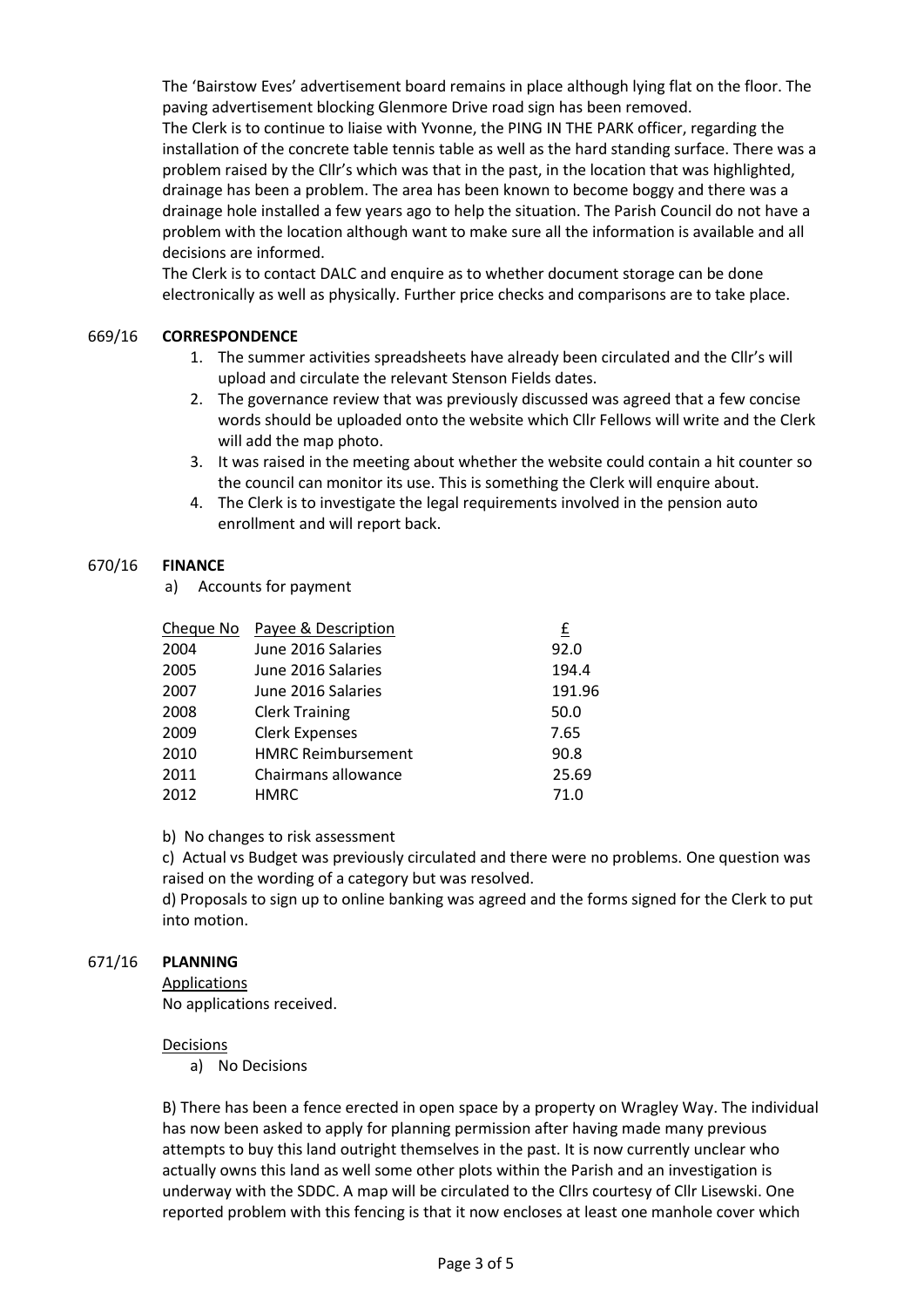was previously accessible. Cllr Shepherd has been informed and aware of the situation.

## **POLICE ISSUES/ SPEED LIMITS/ ROAD SAFETY**

672/16 The only matter raised was the speed limit and speeding along Stenson Road. Cllrs have been informed that a petition can be raised and presented to Cllr Davison who will represent it on our behalf. The current speed limit is a major safety risk as it indicates to motorists into believing the road is sufficiently safe to travel at 40mph. As previously mentioned, the vast majority deem it not safe or comfortable to drive at 40mph and choosing 30mph. The legal recommended stopping distance travelling at 40mph accounts 12metres for thinking and 24metres for braking although this combined distance of 36metres does not fit into the stretch of road.

> A vehicle activated mobile speed sign was a possibility but the change in highway criteria in 2012 now restricts the granting of permission to use one.

The speed safety charity 'BRAKE' could be a possibility for gaining support and action in reducing the speed limit.

### **SAXONGATE**

673/16 There is nothing further to report.

#### **LENGTHSMAN SCHEME**

674/16 There are no issues raised.

#### **ENVIRONMENT**

- 675/16 a) The Parish Council no longer has its own contractor to cut grass, plant bulbs and fertilise. Cllr Baker is looking for suggestions for locations to plant bulbs and is in hand.
	- b) The memorial bench concept has been welcomed and a couple of locations have been earmarked for further investigation; one in Fox Close that is already owned by the council or a new bench installed in Ledbury Chase. The new bench in Ledbury Chase is the preferred option as it would be a complete memorial for Mrs P Harvey as well as being in an area where Mrs P Harvey spent time maintaining the area. The wordage for the plaque will be discussed and agreed at a later date and may need authorisation from SDDC.

### **TO RECEIVE ANY UPDATE ON THE PROPOSED BOUNDARY CHANGES**

676/16 There was nothing further to report as already discussed.

# **REVIEW OF OWNERSHIP OF PUBLIC OPEN SPACE THROUGHOUT THE PARISH OF STENSON**

#### 677/16 **FIELDS**

Nothing further to add after already been discussed.

#### **CONSULTATIONS**

678/16 There were no further matters to discuss.

### **TO RECEIVE FEEDBACK AND REPORTS FROM COUNCIL REPRESENTATIVES ON OUTSIDE**

#### 679/16 **BODIES**

The next meeting of the PPG meeting is Thursday July  $28<sup>th</sup>$  2016. Description on the Parish Council website of what the PPG stand for is unclear and clarification is required.

### **ITEMS FOR INFORMATION**

680/16 The reports over the meeting have been up to date.

### **DATE OF NEXT MEETING**

The next Ordinary Parish Council meeting will be held on Thursday  $15<sup>th</sup>$  September 2016, commencing at 7:15pm and will be held in the Stenson Fields Primary School.